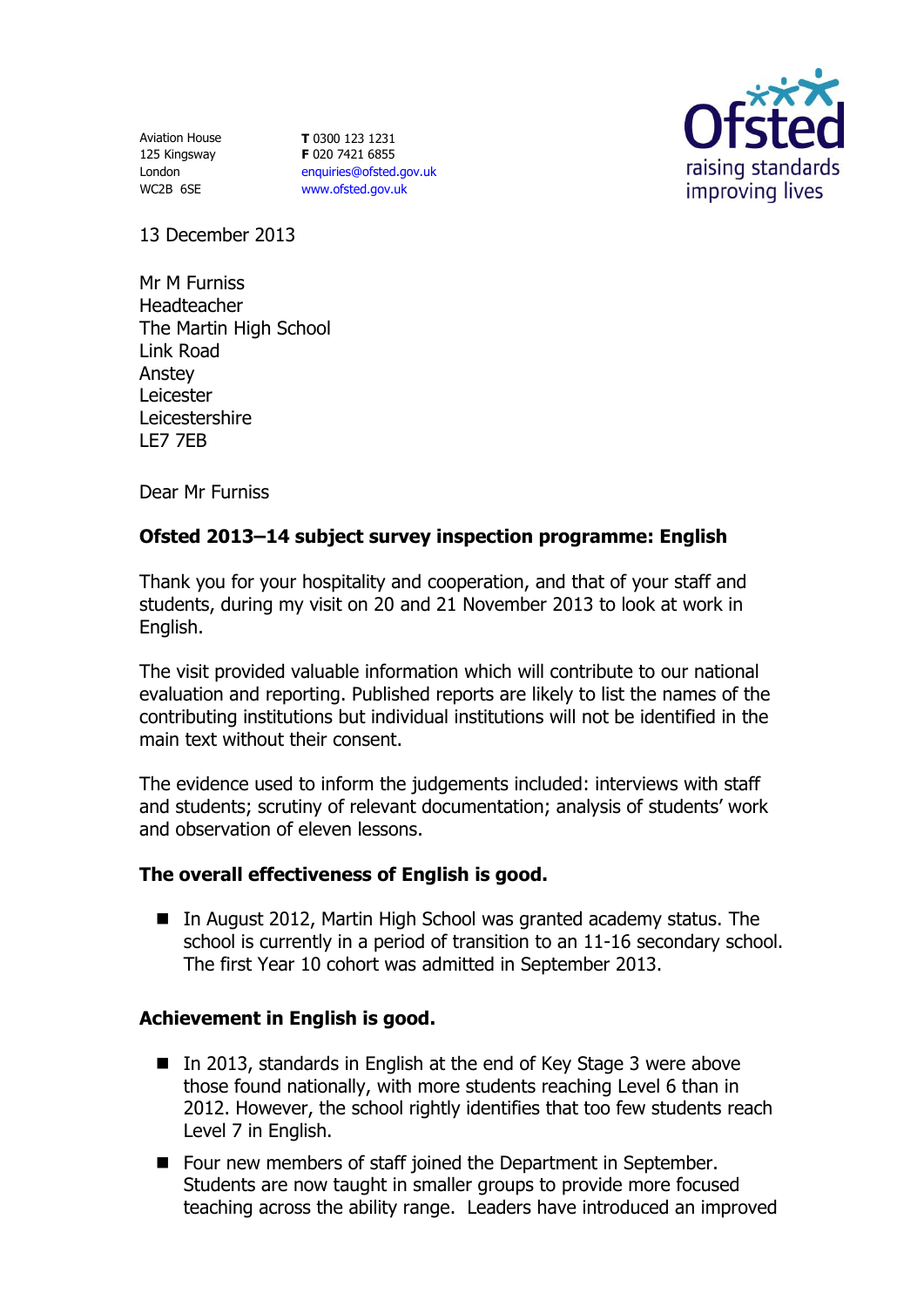system to help teachers to check the progress of different groups and individual students more easily and rapidly address any underachievement. It is too early to judge the impact of these changes.

- When students enter the school in Year 7, their standards in English are broadly in line with or just above those found nationally. Those with weaker reading and spelling skills are quickly identified and benefit from small-group additional support and one-to-one tuition. School records show that these students make rapid progress, particularly across Years 7 and 8.
- Accurate assessments are used to set appropriate learning targets. Students are clear about their targets and feel that they help them to keep a check on their own progress. The first set of assessments for GCSE work has been carefully moderated to ensure the assessment and tracking of individual progress in Year 10 is reliable.

### **Teaching in English is good.**

- Teachers in the Department have a thorough knowledge of their subject. In the best lessons there are regular opportunities for students to assess their own and others' work. For example, during a Year 8 class lesson, students were debating whether a rock concert should be allowed in a local village. They assessed each other's performance, making measured judgements against a range of assessment levels. As a result, students were providing constructive feedback to each other and recognising how to improve their own work.
- The most effective teachers use questioning well to challenge more-able students. For example, in a Year 10 class, students were analysing a transcript from a popular reality television series. The teacher's questions about speech patterns and language choices led to speculation and discussion, and to further questions. This kept all students involved and stretched their thinking. In a few lessons, however, teachers accept students' answers too readily. This limits the level of challenge and progress.
- Teachers use resources very effectively to deepen students' understanding of literature and develop the quality of their responses. In one lesson, for example, students were analysing the use of music to create tension and suspense in film. They then considered how language is used to create similar effects, for example, in Henry James's work, The Turn of the Screw. This imaginative approach to planning and the high quality of relationships between teachers and students promote positive attitudes to learning and an enthusiasm for English.

### **The curriculum in English is good.**

■ The school's inclusive approach provides good additional support for those with weaker skills in English. A new programme was introduced in September to support students with basic skills in reading and spelling.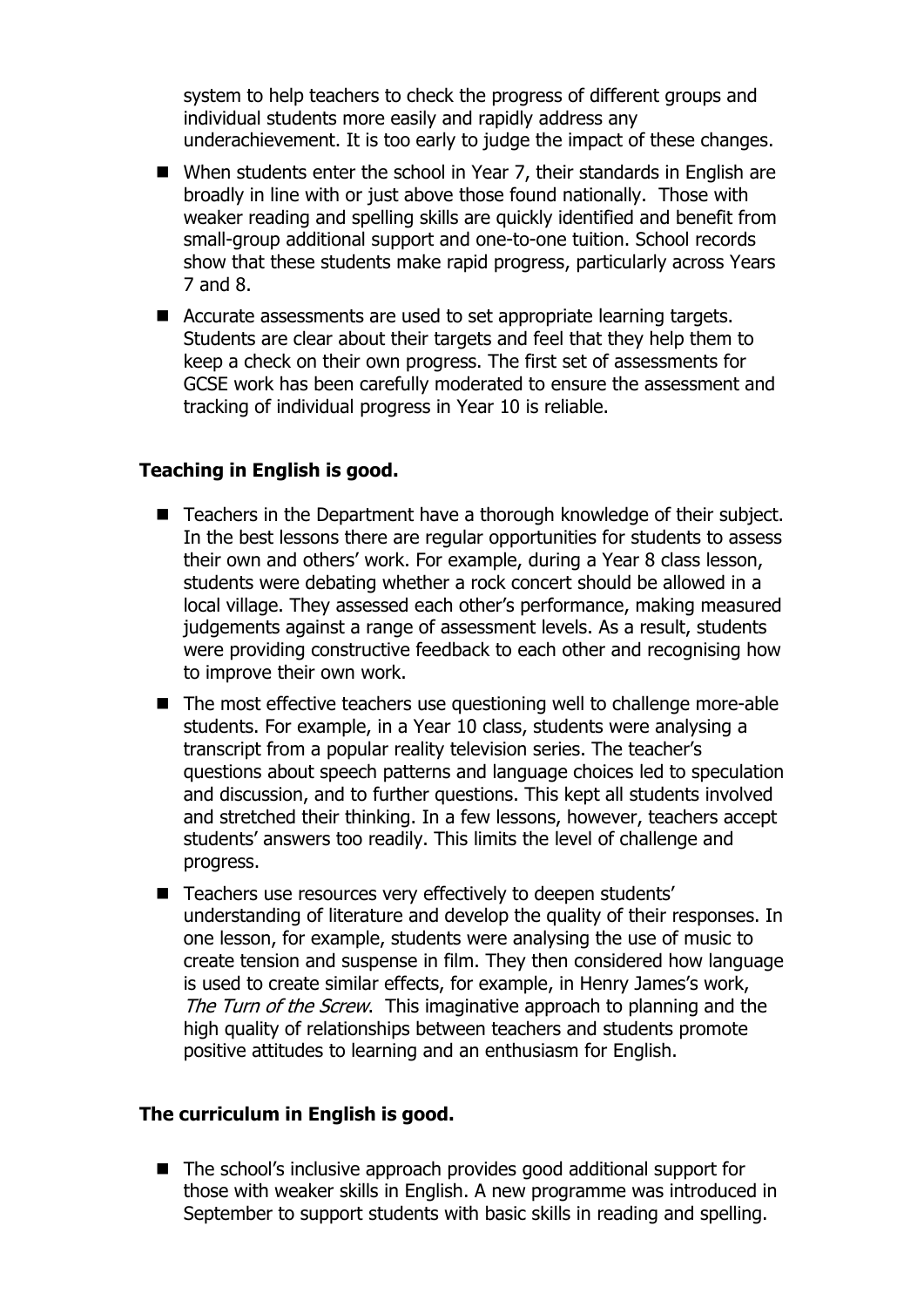The school is monitoring the impact of this. Students have 'spelling banks' linked to units of work, and 'literacy mats' support students' basic literacy skills in other subjects where necessary.

- Key Stage 3 units of work are built around texts such as The Windsinger and *River Boy.* Teachers plan collaboratively and use imaginative and inclusive ideas to develop skills in speaking and listening, and reading and writing. Each unit is followed by a review of learning to mark students' progress and share the learning with parents and carers. Students value this review and feel proud when they see that they have moved on. The Key Stage 4 curriculum is evolving. The school has developed close links with local schools to share experiences of GCSE teaching.
- A range of enrichment opportunities enhances the English curriculum. Visits by writers, trips to Stratford and theatre visits complement students' experiences. Students talk enthusiastically about a recent visit from the author, Bali Rai: "It was so good to listen to him … someone who is a real writer ... just saying that *anyone of us* could be an author. It was really inspirational!"
- $\blacksquare$  The library plays a key role. Books and other reading materials are chosen to appeal to the interests of individual students. Students are encouraged by tutors to read and tutor group competitions promote reading for pleasure. Teachers display posters of 'what I am currently reading' on classroom doors. Students talk eagerly about this, quoting the books and the teachers' comments. This all fosters a love of reading.

### **Leadership and management of English are good.**

■ Leaders have a clear vision for an 11-16 English Department and have set clear and practical targets to ensure no loss of momentum in the transition to Key Stage 4. Year 10 students commented: "The English teachers have opened their doors to us and done everything to help us to learn and be ready for our GCSEs."

## **Areas for improvement, which we discussed, include:**

- $\blacksquare$  establishing the new system for checking the progress of different groups and individual students across both Key Stages
- monitoring and evaluating the new literacy support programme to check the impact on students' learning and on their attitudes towards reading and writing.

I hope that these observations are useful as you continue to develop English in the school.

As explained previously, a copy of this letter will be published on the Ofsted website. It may be used to inform decisions about any future inspection. A copy of this letter is also being sent to your local authority.